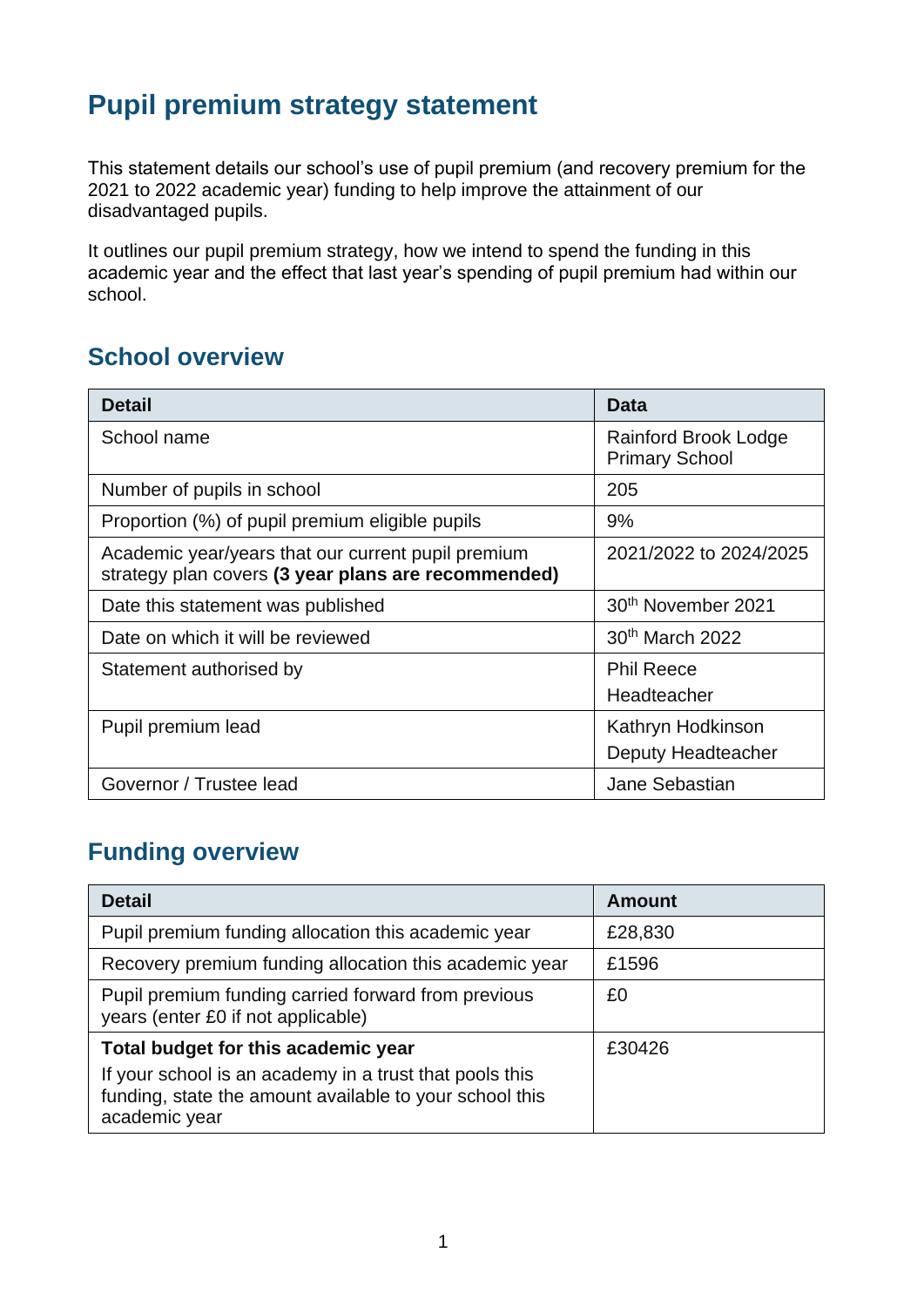# **Part A: Pupil premium strategy plan**

# **Statement of intent**

Our intention, at Rainford Brook Lodge, is that all pupils, irrespective of their background or the challenges they face, make good progress and achieve high attainment across all subject areas from their given starting points. The focus of our pupil premium strategy is to support disadvantaged pupils to achieve that goal, including progress for those who are already high attainers.

High-quality teaching is at the heart of our approach, with a focus on areas in which disadvantaged pupils require the most support. This falls in line with our internal ethos within our Teaching and Learning related policies of '*Catering for every child's needs, every day*.' This is proven to have the greatest impact on closing the disadvantage attainment gap and at the same time will benefit the non-disadvantaged pupils in our school. Implicit in the intended outcomes detailed below, is the intention that nondisadvantaged pupils' attainment will be sustained and improved alongside progress for their disadvantaged peers.

Our strategy is also integral to wider school plans for education recovery, notably in its targeted support through the National Tutoring Programme for pupils whose education has been worst affected, including non-disadvantaged pupils with a particular focus on Early language, Phonics and Writing (including SPLDs).

Our approach will be responsive to common challenges and individual needs, rooted in formative and summative (standardised) assessment. The approaches we have adopted complement each other to help pupils excel. To ensure they are effective we will:

- identify individual needs of the children
- ensure disadvantaged pupils are challenged in the work that they're set both able and more able
- act early to intervene at the point need is identified
- adopt a whole school approach in which all staff take responsibility for disadvantaged pupils' outcomes and raise expectations of what they can achieve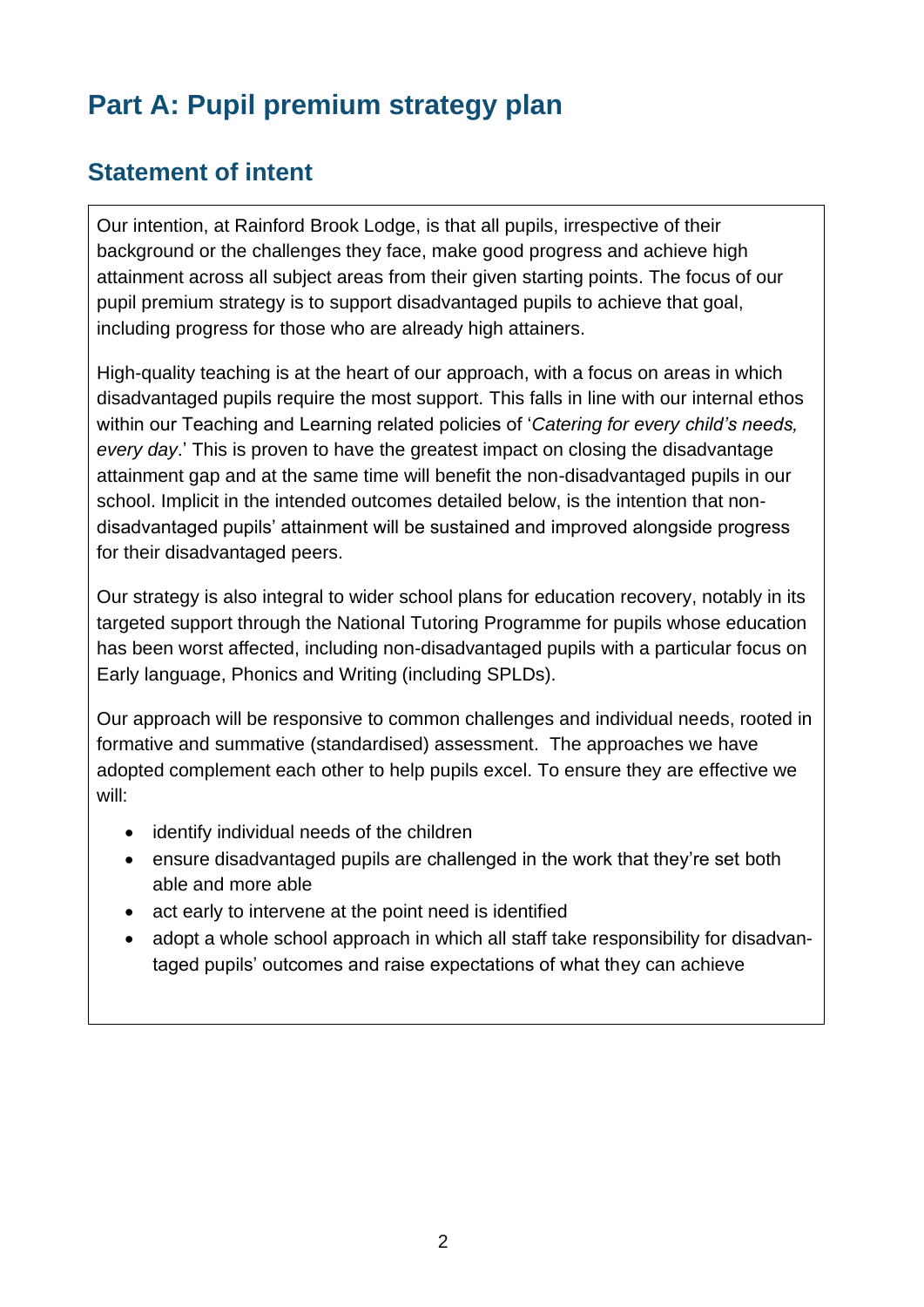# **Challenges**

This details the key challenges to achievement that we have identified among our disadvantaged pupils.

| <b>Challenge</b><br>number | <b>Detail of challenge</b>                                                                                                                                                                                                                                                                                                                                                                                                                                                                                                                                                                                                                                                |
|----------------------------|---------------------------------------------------------------------------------------------------------------------------------------------------------------------------------------------------------------------------------------------------------------------------------------------------------------------------------------------------------------------------------------------------------------------------------------------------------------------------------------------------------------------------------------------------------------------------------------------------------------------------------------------------------------------------|
|                            | Evidence suggests that historically, disadvantaged children suffered with poor<br>reading and writing skills in Year 1 to Year 6. One area where this can be<br>addressed is in Communication and Language which is an area of general<br>concern following the lockdowns where 38% of last years' Nursery pupils were<br>not on track by the end of the year. On entry to Reception, Baseline<br>suggested that at least 30% of the cohort were not on track this year. Good<br>standards of language and communication are vital to ensure any future<br>identified disadvantaged children have the necessary skills to make better<br>progress in reading and writing. |
| 2                          | Writing progress and attainment in writing is behind that of their non-<br>disadvantaged peers and although this is a whole school issue (particularly<br>since the lockdowns) it has having a greater impact on some of our<br>disadvantaged children).                                                                                                                                                                                                                                                                                                                                                                                                                  |
| 3                          | Phonics Data suggests a significant proportion of children have greater<br>difficulties with their phonics subsequently having an impact on reading which<br>in turn is also having an impact on writing. 33% of disadvantaged children did<br>not (or would not) have passed the phonics screening in Y1                                                                                                                                                                                                                                                                                                                                                                 |
| 4                          | Attendance and punctuality – for a significant minority of children there is (or<br>has been historical evidence of) persistent absenteeism or punctuality issues<br>which is having a negative impact on progress. Approximately a third of<br>disadvantaged have either historical absenteeism or are currently classed as a<br>persistent absentee – this is more than double the non-disadvantaged rate                                                                                                                                                                                                                                                               |
| 5                          | 38% of Pupil Premium are on the SEN register with various levels of need.                                                                                                                                                                                                                                                                                                                                                                                                                                                                                                                                                                                                 |

### **Intended outcomes**

This explains the outcomes we are aiming for **by the end of our current strategy plan**, and how we will measure whether they have been achieved.

| <b>Intended outcome</b>                                                                                                          | <b>Success criteria</b>                                                                                                                                                                                                                      |
|----------------------------------------------------------------------------------------------------------------------------------|----------------------------------------------------------------------------------------------------------------------------------------------------------------------------------------------------------------------------------------------|
| 1. Children have the Communication and<br>Language skills to strengthen their<br>learning and progress in reading and<br>writing | Improve rates of Communication and<br>Language at an age-appropriate level in<br>Reception to 80% so that that impacts<br>on not just current PP but also any<br>future PP children in their development<br>in Phonics, Reading and Writing. |
| 2. Ensure all children (and specifically<br>disadvantaged pupils) have access to                                                 | Close the progress gap between Dis and<br>non-Dis, especially in progress across                                                                                                                                                             |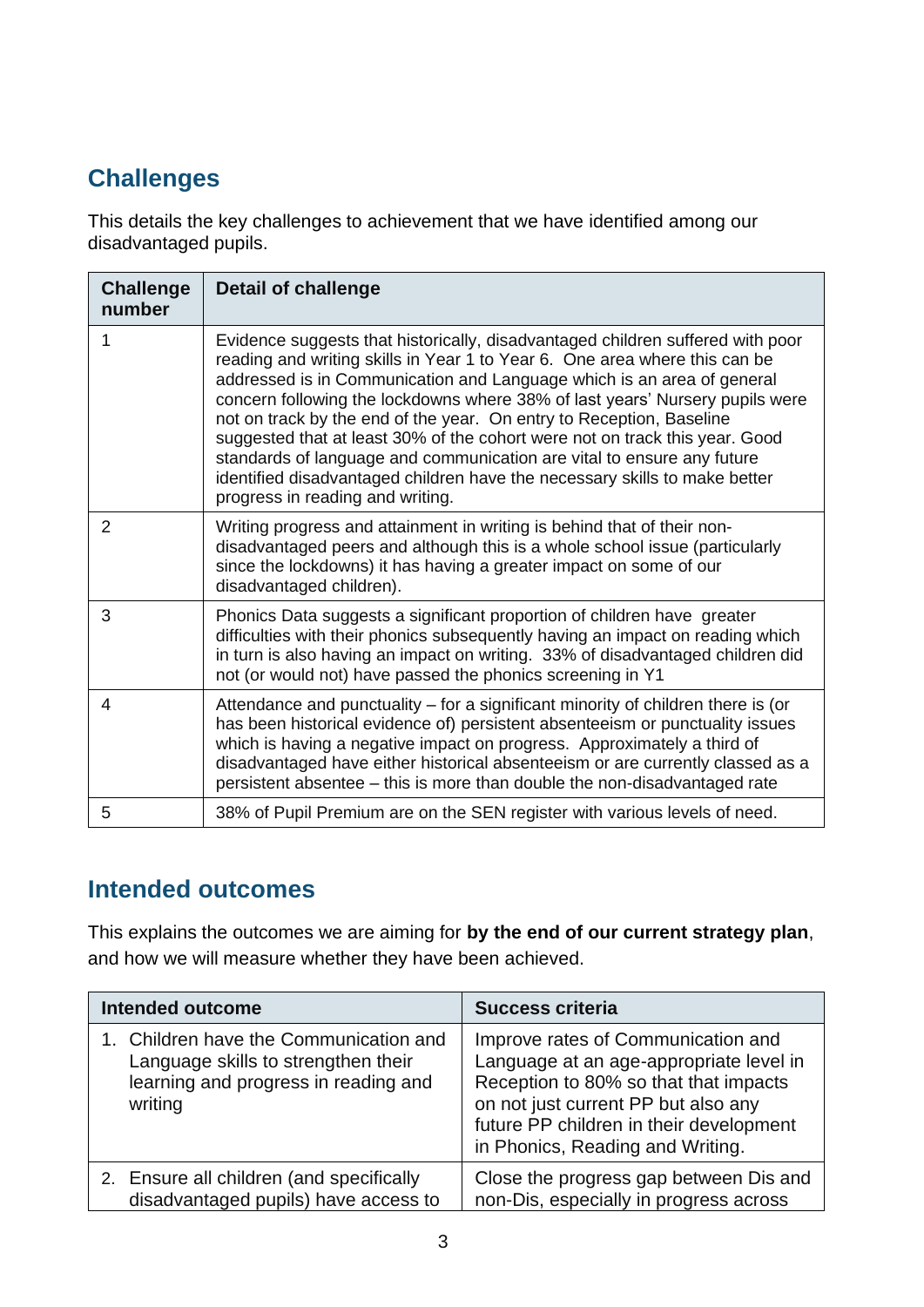|    | high quality teaching of writing and<br>that personalised feedback leads to<br>improved progress of PP                                                                | terms and years but also in the<br>proportion of disadvantaged being at<br>least in line with non-disadvantaged in<br>reaching their expected targets                                                                                                             |
|----|-----------------------------------------------------------------------------------------------------------------------------------------------------------------------|-------------------------------------------------------------------------------------------------------------------------------------------------------------------------------------------------------------------------------------------------------------------|
|    | 3. Ensure all children (and specifically<br>disadvantaged pupils) have access to<br>high quality phonics intervention<br>leading to improved reading results<br>later | Increase average % of disadvantaged<br>pupils passing the phonics screening to<br>above national averages, and ensure<br>those who have not passed previously<br>have access to support to plug phonics<br>skills gaps                                            |
| 4. | Improve attendance and readiness for<br>learning for disadvantaged children                                                                                           | Attendance to improve so that those that are<br>classed as persistent absenteeism improve<br>as a proportion at least in line with non-<br>disadvantaged                                                                                                          |
| 5. | Children with SEND have access to the<br>full curriculum (albeit adapted to their<br>needs) and therefore achieve in line with<br>others given their starting points  | SEN children to show comparative rates of<br>progress in line with non-disadvantaged and<br>non-SEN children.<br>Use of BSquared to show these steps of<br>progress where some children with SEN are<br>accessing a curriculum well below that of<br>their peers. |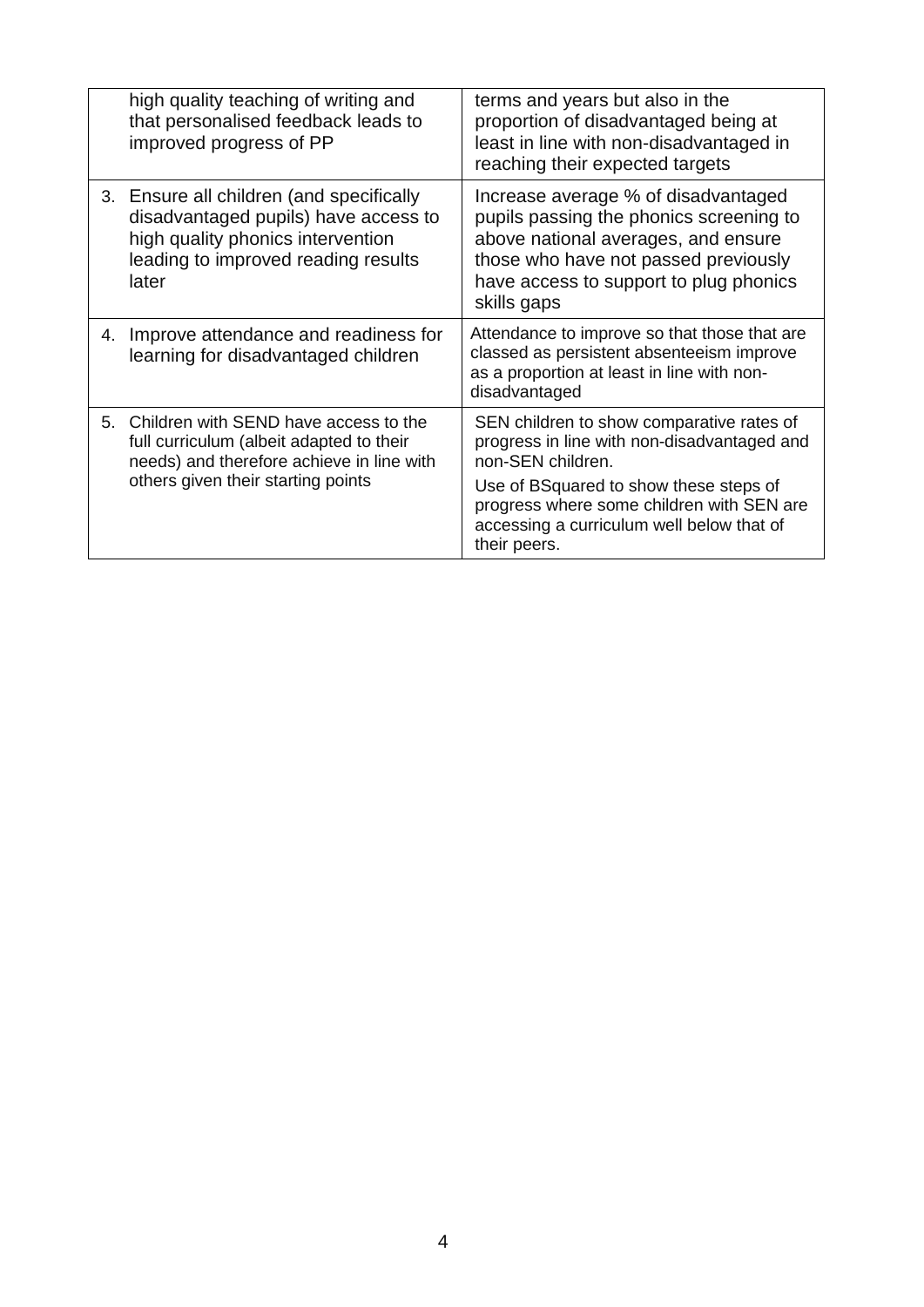# **Activity in this academic year**

This details how we intend to spend our pupil premium (and recovery premium funding) **this academic year** to address the challenges listed above.

## **Teaching (for example, CPD, recruitment and retention)**

Budgeted cost: £19,925

| <b>Activity</b>                                                                                                   | <b>Evidence that supports this</b><br>approach                                                                                                                                                                                          | <b>Challenge</b><br>number(s)<br>addressed |
|-------------------------------------------------------------------------------------------------------------------|-----------------------------------------------------------------------------------------------------------------------------------------------------------------------------------------------------------------------------------------|--------------------------------------------|
| Ensure moderation of<br>writing is consistent<br>across school - senior<br>leaders (with<br>moderation expertise) | 'Research and inspection evidence suggest<br>that the most important factors in how, and<br>how effectively, the curriculum is taught and<br>assessed are (in part):                                                                    | 2.                                         |
| to spend termly<br>sessions to moderate<br>and feedback                                                           | Teachers check pupils' understanding<br>effectively, and identify and correct<br>misunderstandings.                                                                                                                                     |                                            |
| Subject Leaders are<br>aware of how to monitor<br>using CPD from the<br><b>National College</b>                   | Teachers use assessment to check pupils'<br>understanding in order to inform teaching'<br><b>Ofsted Handbook</b>                                                                                                                        |                                            |
| Training for Y2/Y6<br>teachers new to these<br>year groups                                                        |                                                                                                                                                                                                                                         | 5                                          |
| Use of Teacher's<br><b>Moderation Toolkit as a</b><br>resource for CPD                                            |                                                                                                                                                                                                                                         |                                            |
| <b>Implement new Spelling</b><br>scheme linked to the<br><b>Writing scheme</b>                                    |                                                                                                                                                                                                                                         |                                            |
| IDL as an intervention<br>for dyslexia                                                                            |                                                                                                                                                                                                                                         |                                            |
| Purchase of CPD for<br><b>Phonics linked to RWI</b><br>phonics programme                                          | 'Phonics has a positive impact overall (+5<br>months) with very extensive evidence and is<br>an important component in the development<br>of early reading skills, particularly for<br>children from disadvantaged backgrounds.'<br>EEF | 3.5.                                       |
| Cost of staffing for<br>teaching of groups                                                                        |                                                                                                                                                                                                                                         |                                            |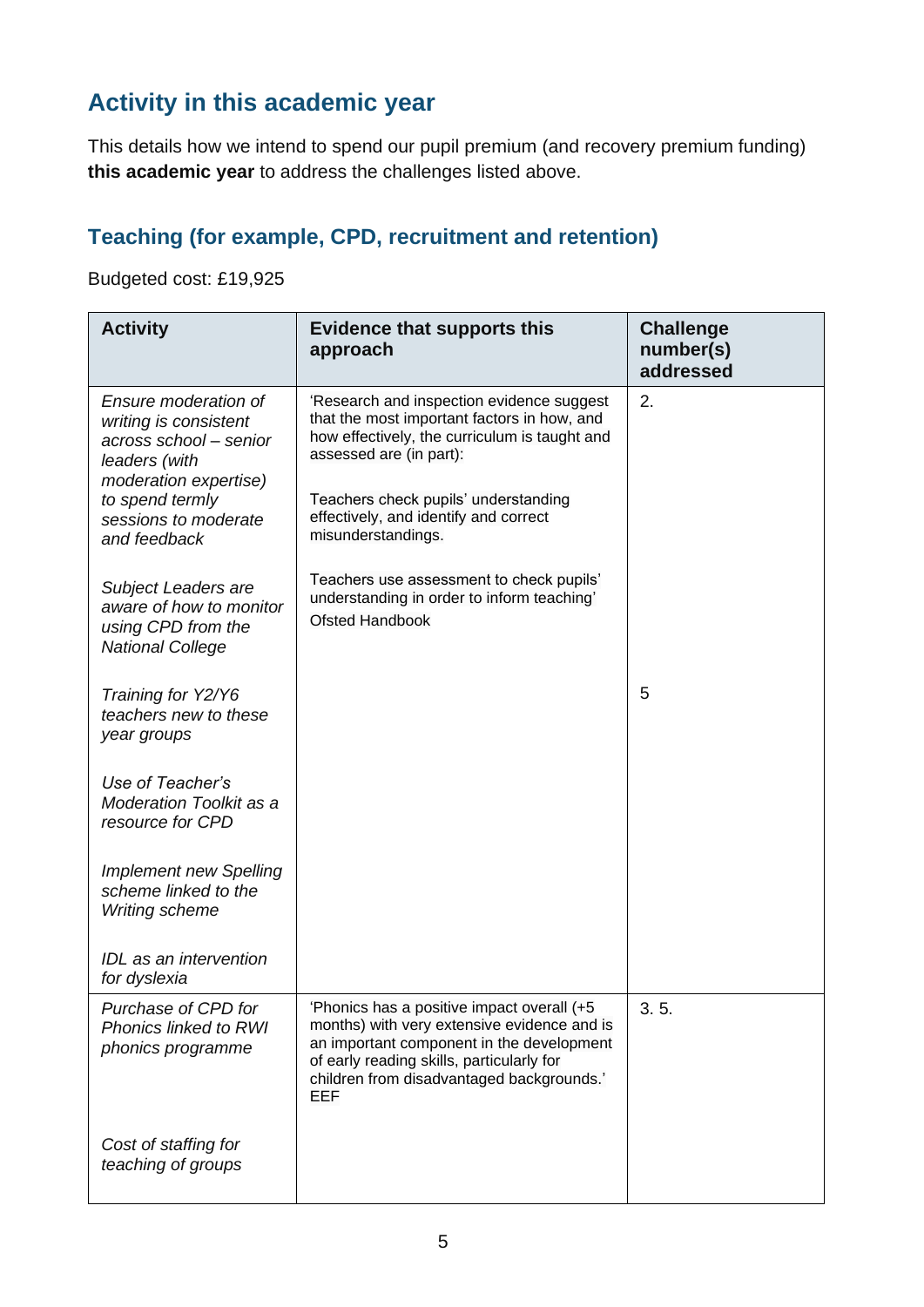| Purchase of standardised<br>diagnostic assessments<br>(NfER).<br>Training for staff to ensure | 'Standardised tests can provide reliable<br>insights into the specific strengths and<br>weaknesses of each pupil to help ensure<br>they receive the correct additional support<br>through interventions or teacher instruction' | З. |
|-----------------------------------------------------------------------------------------------|---------------------------------------------------------------------------------------------------------------------------------------------------------------------------------------------------------------------------------|----|
| assessments are<br>interpreted and<br>administered correctly.                                 | <b>FFF</b>                                                                                                                                                                                                                      |    |

### **Targeted academic support (for example, tutoring, one-to-one support structured interventions)**

#### Budgeted cost: £*7516*

| <b>Activity</b>                                                                                                                                                                                                                                             | <b>Evidence that supports this</b><br>approach                                                                                                                                                                                                                                                                                                   | <b>Challenge</b><br>number(s)<br>addressed |
|-------------------------------------------------------------------------------------------------------------------------------------------------------------------------------------------------------------------------------------------------------------|--------------------------------------------------------------------------------------------------------------------------------------------------------------------------------------------------------------------------------------------------------------------------------------------------------------------------------------------------|--------------------------------------------|
| Targeted support using<br><b>NELLIE</b> programme to<br>identify and improve<br>language and<br>communication in EYFS<br>for identified children<br>Staffing costs - for TA<br>delivering                                                                   | The Nuffield Early Language Intervention<br>had a positive impact on the language skills<br>of children in the trial.<br>EEF                                                                                                                                                                                                                     | 1                                          |
| <b>High Quality Teaching:-</b><br><b>Chatter Time (capture</b><br>children's<br>understanding and<br>stimulate talking; give<br>topics to parents to pre<br>talk with their children)<br>Ted Bear time -<br>promotes<br>communication and<br>Guided reading | Assessment through high quality<br>interactions (see guidance under the new<br>framework)<br>The specific areas of learning provide<br>children with a broad curriculum and with<br>opportunities to strengthen and apply the<br>prime areas of learning. This is particularly<br>important in developing language and<br>extending vocabulary.' |                                            |
| <b>Tutor led funding</b><br>£2025                                                                                                                                                                                                                           | There is a large body of evidence that<br>tutoring and small-group tuition is effective -<br>particularly where it is targeted at pupils'<br>specific needs; and that it can be<br>particularly effective for disadvantaged<br>pupils. (link to use of NfER standardised<br>data)                                                                | 2 & 3 & 5                                  |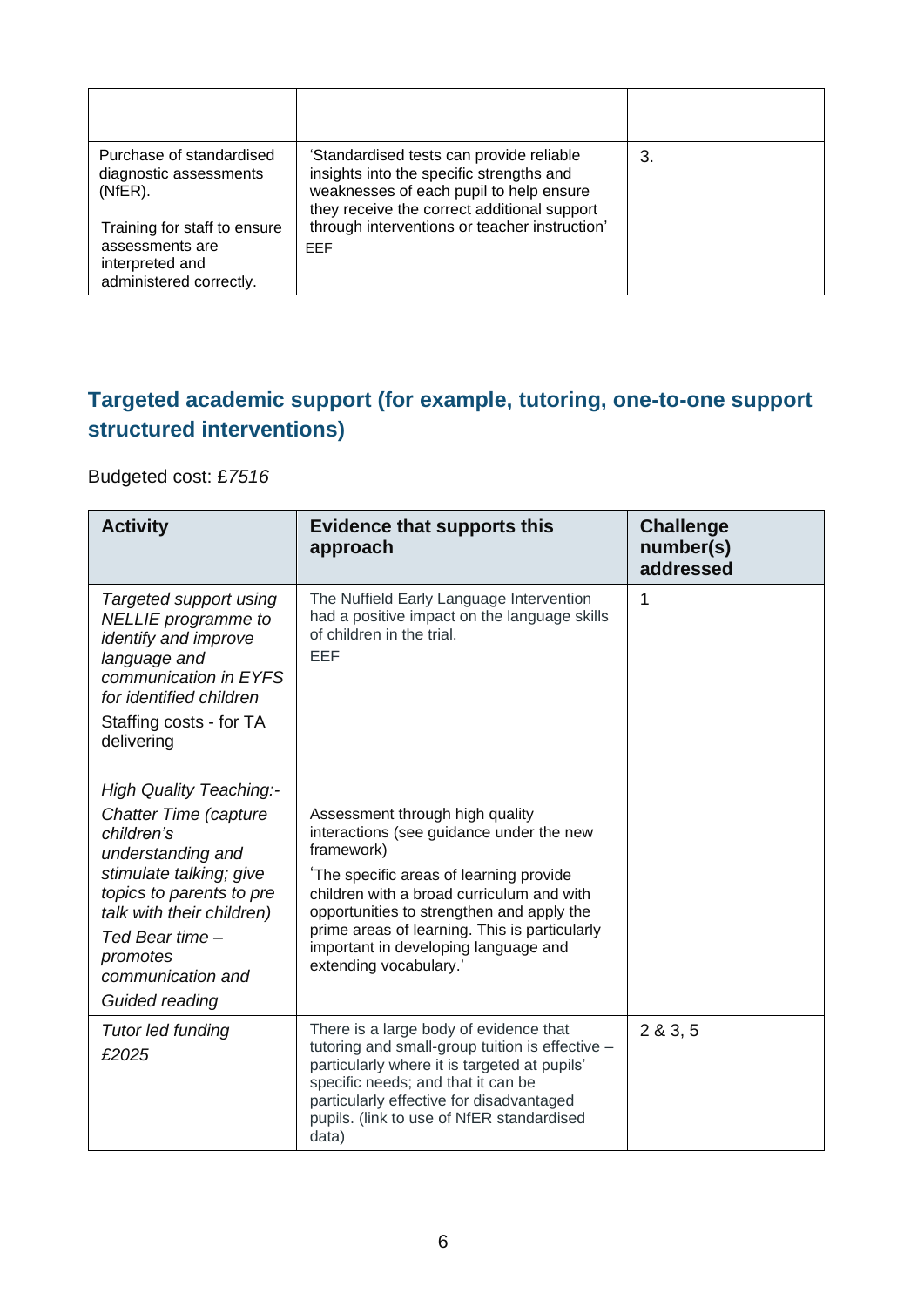| One to one support for<br>children with significant<br>needs                                                                                           | A small proportion of our SEN require 1:1<br>provision where all aspects of the<br>curriculum need to be adapted and<br>alongside this, life skills need to be<br>promoted and taught. | 5. |
|--------------------------------------------------------------------------------------------------------------------------------------------------------|----------------------------------------------------------------------------------------------------------------------------------------------------------------------------------------|----|
| Use of BSquared to<br>track progress and help<br>support future planning<br>for chn who struggle to<br>access their year group<br>curriculum standards | Use of Teaching Assistants in these cases<br>are most effective when they are<br>experienced and well trained. EEF                                                                     |    |

### **Wider strategies (for example, related to attendance, behaviour, wellbeing)**

Budgeted cost: £3728

| <b>Activity</b>                                                                                                                                                                                                                                                            | <b>Evidence that supports this</b><br>approach                                                                                                                                                                                                                                                                                                                                                                                                              | <b>Challenge</b><br>number(s)<br>addressed |
|----------------------------------------------------------------------------------------------------------------------------------------------------------------------------------------------------------------------------------------------------------------------------|-------------------------------------------------------------------------------------------------------------------------------------------------------------------------------------------------------------------------------------------------------------------------------------------------------------------------------------------------------------------------------------------------------------------------------------------------------------|--------------------------------------------|
| Careful monitoring of<br>attendance patterns<br>to lead to regular<br>communication with<br>parents to inform<br>about attendance and<br>sometimes to<br>intervene where<br>attendance is an<br>$issue - use of$<br>cPOMS Inventry<br>signing in system and<br><b>Sims</b> | Central to raising standards in<br>education and ensuring all pupils can<br>fulfil their potential is an assumption so<br>widely understood that it is insufficiently<br>stated - pupils need to attend school<br>regularly to benefit from their education.<br>Missing out on lessons leaves children<br>vulnerable to falling behind. Children<br>with poor attendance tend to achieve<br>less in both primary and secondary<br>school.<br>DfE attendance | 4.                                         |
| Spending on<br>trips/extra-curricular<br>to encourage<br>attendance and not<br>make finances a<br>barrier to wider opps<br>in school                                                                                                                                       |                                                                                                                                                                                                                                                                                                                                                                                                                                                             |                                            |

### **Total budgeted cost: £** *31,169*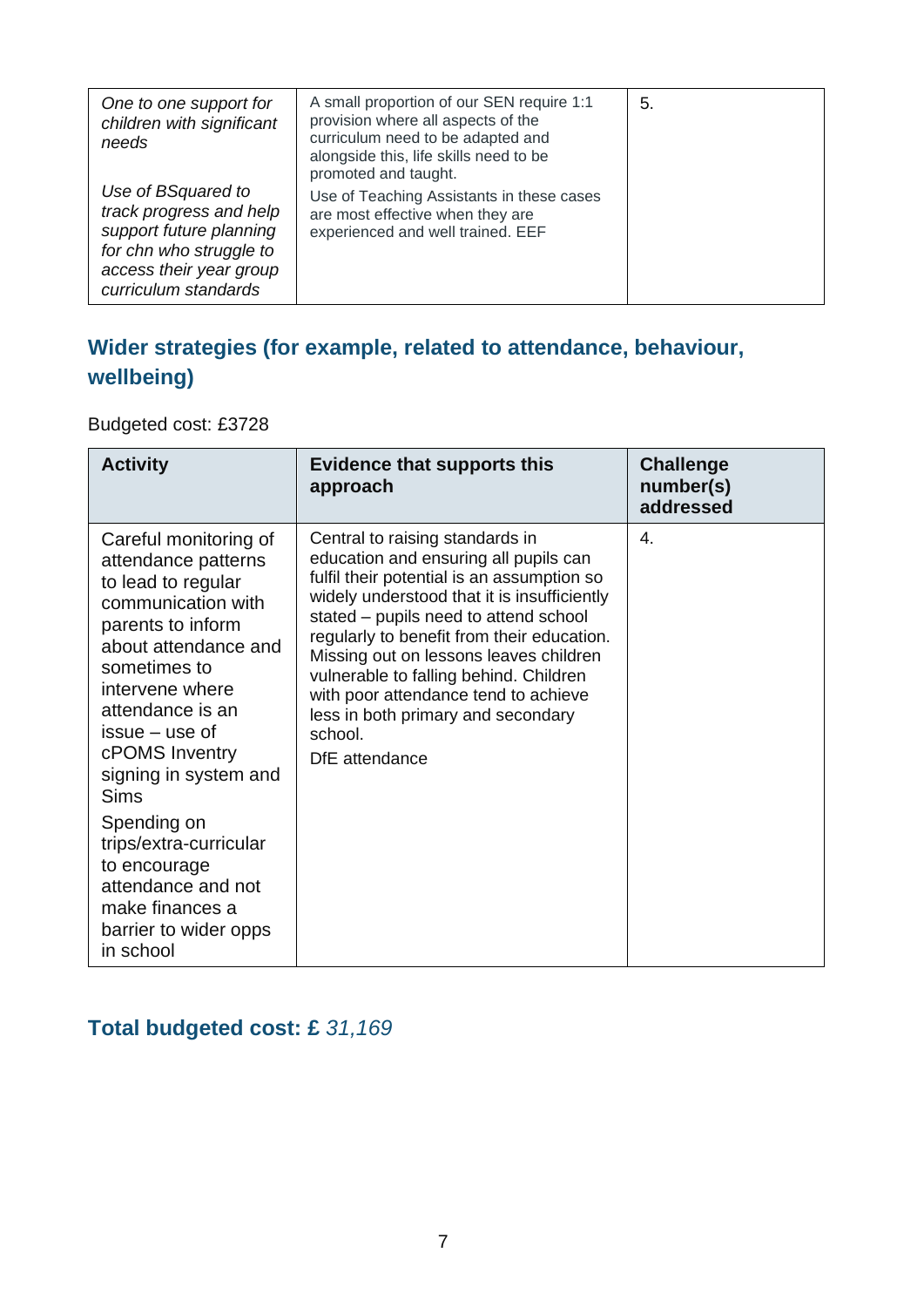# **Part B: Review of outcomes in the previous academic year**

## **Pupil premium strategy outcomes**

This details the impact that our pupil premium activity had on pupils in the 2020 to 2021 academic year.

- 1. Ensure all children (and specifically disadvantaged pupils) have access to high quality phonics intervention
	- *Phonics scores for Y2 2020/21 was 93% overall (compared to 77% in LA 2020/21 and 91% nationally 2019). Two out of 3 out of disadvantaged children passed (75%): on screening this year, this rises to 100% of these children. Significant progress had been made by disadvantaged children in this period*
	- *Phonics scores for Dec 2021/22 was 93% overall with 80% of disadvantaged children passing (4 out of 5)*
	- *Older disadvantaged children who had previously not passed their phonics (some new to the school since then) are still behind in reading and are not secure in their phonics*
- 2. Ensure all children (and specifically disadvantaged pupils) have access to high quality writing leading to greater progress of PP
	- *Progress and attainment for disadvantaged pupils lags behind that of non-disadvantaged in Writing. Gaps were closing as a whole in the school from Spring to Summer with some examples of disadvantaged doing the same but attainment still below overall. This is a target in our School Development Plan*
- 3. Improve attendance and readiness for learning for disadvantaged children
	- *With lockdowns and bubbles going down as well as children absent sometimes with mild symptoms this was difficult to monitor and manage effectively. However, where there were cases of high levels of absence, efforts were made to reduce this and individual case studies show where this has been very successful.*
	- *Rates are still lower for disadvantaged overall. Sept 20 to Sept 21 was 92.57% compared to 95.07 for non-disadvantaged. These are both above National Figures*
	- *Current rates up to Dec 8 are 94.42 for disadvantaged and 97.28 for non disadvantaged.*